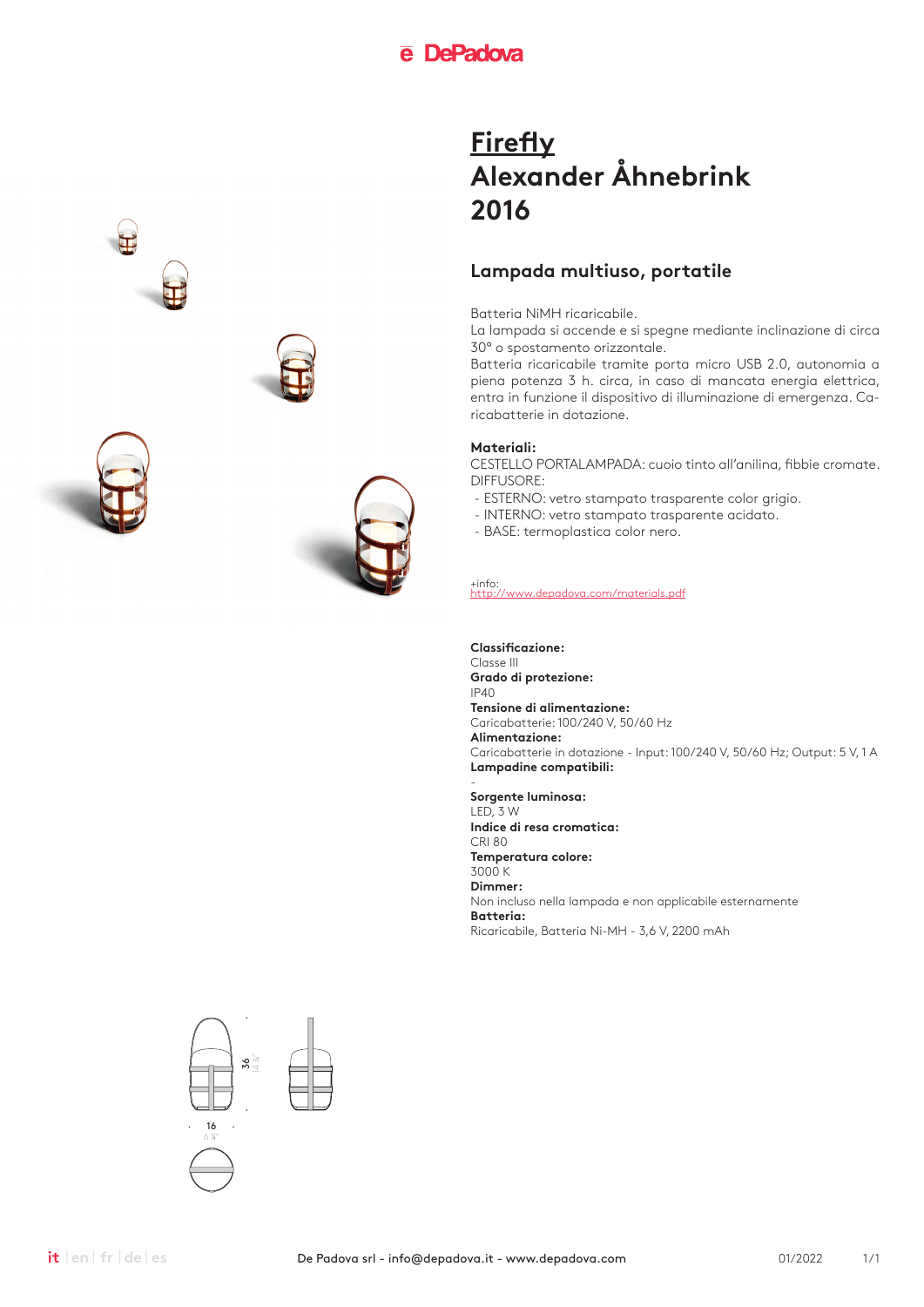### **Multi-purpose portable lamp**

Rechargeable battery NiMH

The lamp can be switched on and off by simply tilting it about 30° or moving it horizontally.

Rechargeable battery via micro USB 2.0 port, autonomy at full power for about 3 hours. If case of a power outage, the emergency lighting device switches on. Battery charger is included.

### **Materials:**

LAMP CARRY HOLDER: Aniline-dyed cowhide, chrome-plated buckles.

DIFFUSOR:

- External: transparent moulded glass, grey-stained.
- INTERNAL: frosted transparent moulded glass.
- BASE: black thermoplastic.

+info: http://www.depadova.com/materials.pdf

**Classification:** Class III **Protection category:** IP40 **Supply voltage:** Charger - 100/240 V, 50/60 Hz **Power supply:** Charger supplied - Input: 100/240 V, 50/60 Hz; Output: 5 V, 1 A **Compatible bulbs:**

- **Light source:**  $LED.3 W$ **Colour rendering index:** CRI 80 **Colour temperature:** 3000 K **Dimmer:** Not included in the lamp and not applicable externally **Battery:** Rechargeable battery NiMH - 3,6 V, 2200 mAh





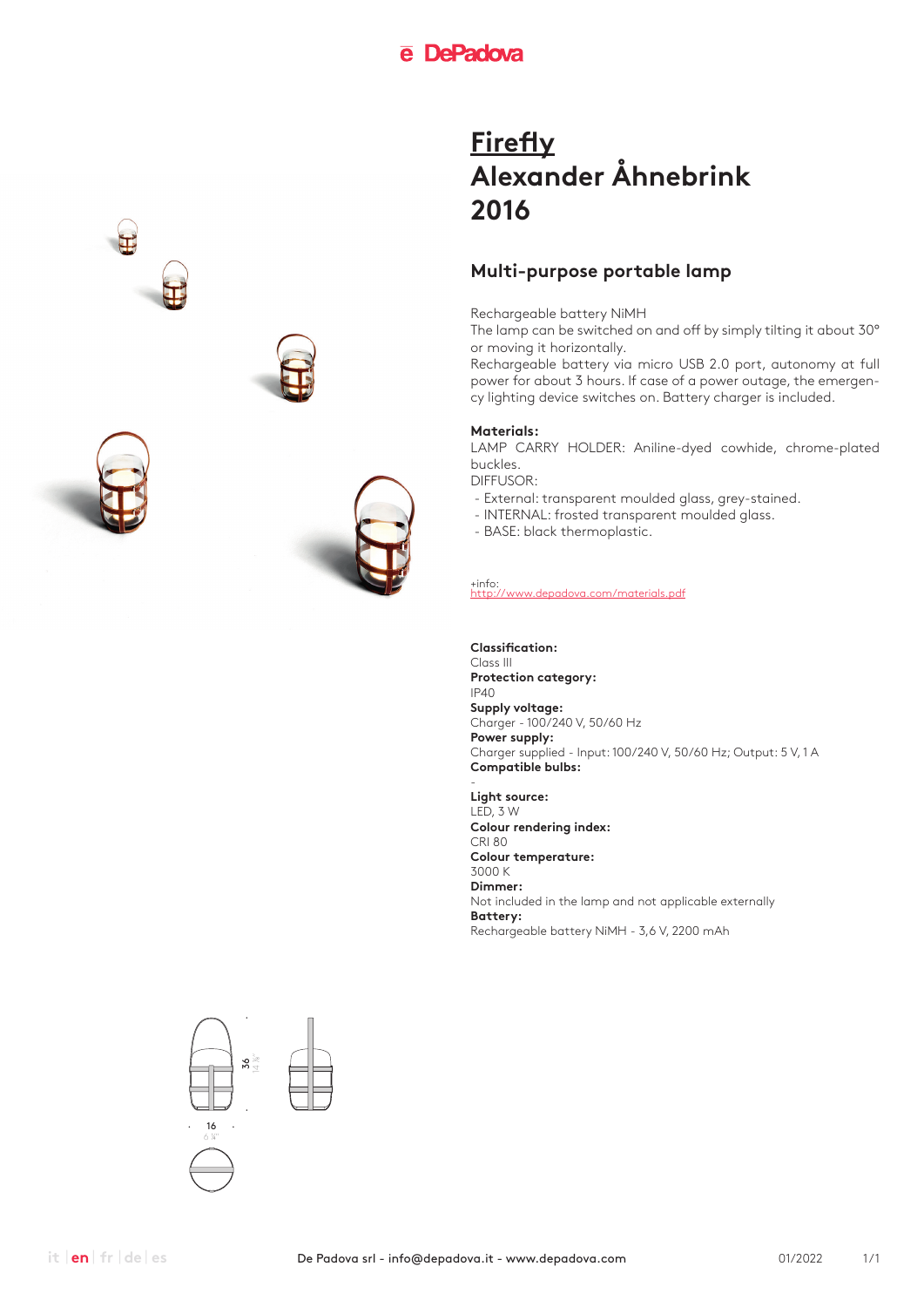### **Lampe multiusage, portable**

Batterie NiMH rechargeable.

La lampe s'allume et s'éteint au moyen d'inclinaison d'environ 30° ou déplacement horizontal.

Batterie rechargeable au moyen de port micro USB 2.0, autonomie à toute puissance 3 h environ, en cas de coupure d'énergie électrique, entre en service le dispositif d'éclairage d'urgence. Chargeur de batterie fourni.

### **Matériaux:**

PANIER PORTE-LAMPE: cuir teinté à l'aniline, boucles chromées. DIFFUSEUR:

- Extérieur: verre soufflé transparent couleur gris.
- INTÉRIEUR: verre soufflé transparent acidifié.
- BASE: thermoplastique couleur noire.

+info: http://www.depadova.com/materials.pdf

#### **Classement:**

Classe III **Degré de protection:**  $IP40$ **Tension d'alimentation:** Chargeur de batterie - 100/240 V, 50/60 Hz **Alimentation:** Chargeur de batterie fourni - Input: 100/240 V, 50/60 Hz; Output: 5 V, 1 A **Ampoules compatibles:**

- **Source lumineuse:** LED, 3 W **Index de rendement chromatique:** CRI 80 **Température couleur:** 3000 K **Gradateur:** Non inclus dans la lampe et non applicable à l'extérieur **Batterie:** Rechargeable, Batterie NiMH - 3,6 V, 2200 mAh



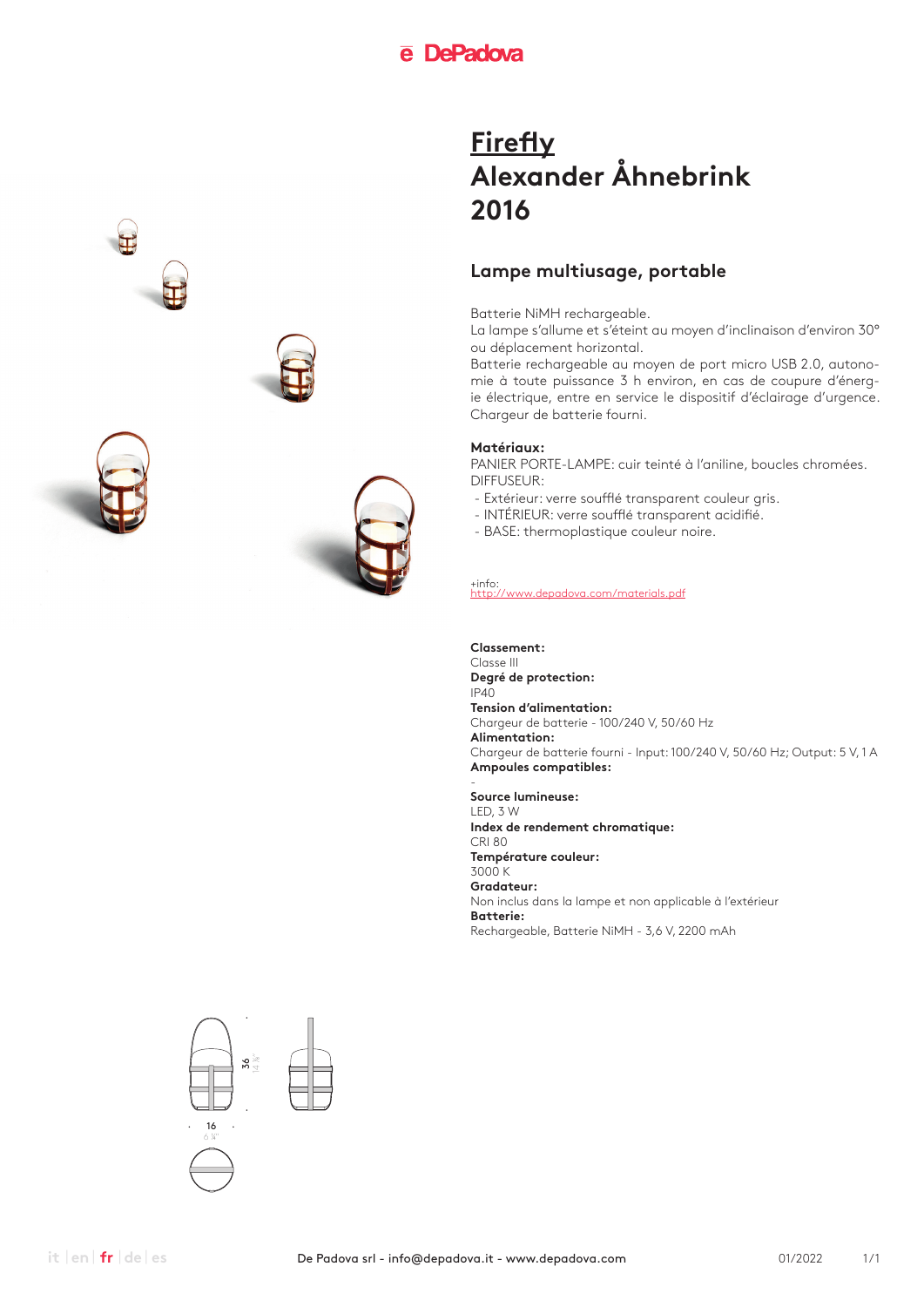## **Tragbare Mehrzweckleuchte**

Wiederaufladbare Batterie NiMH.

Die Leuchte schaltet sich ein, sobald sie um 30° geneigt oder horizontal bewegt wird.

Batterie über Anschluss Micro USB 2.0 wiederaufladbar, volle Leistung für ca. 3 Stunden. Bei Stromausfall schaltet die Leuchte in den Notbeleuchtungsmodus. Ladegerät wird mitgeliefert.

### **Materialien:**

LAMPENHALTER: Anilingefärbt Leder. Verchromte Schließen. LICHTSCHRIM:

- Außen: formgepresstes Transparentglas, grau.
- INNEN: geätztes formgepresstes Transparentglas.
- UNTERGESTELL: Thermoplast schwarz.

+info: http://www.depadova.com/materials.pdf

#### **Klassifikation:**

Klasse III **Schutzart:** IP40 **Versorgungsspannung:** Ladegerät - 100/240 V, 50/60 Hz **Energieversorgung:** Ladegerät wird mitgeliefert - Input: 100/240 V, 50/60 Hz; Output: 5 V, 1 A **Kompatible Glühbirne:**

- **Lichtquelle:** LED, 3 W **Farbwiedergabeindex:** CRI 80 **Farbtemperatur:** 3000 K **Dimmer:** Nicht in der Lampe enthalten und nicht anwendbar draußen **Batterie:** Wiederaufladbarer Batterie NiMH - 3,6 V, 2200 mAh